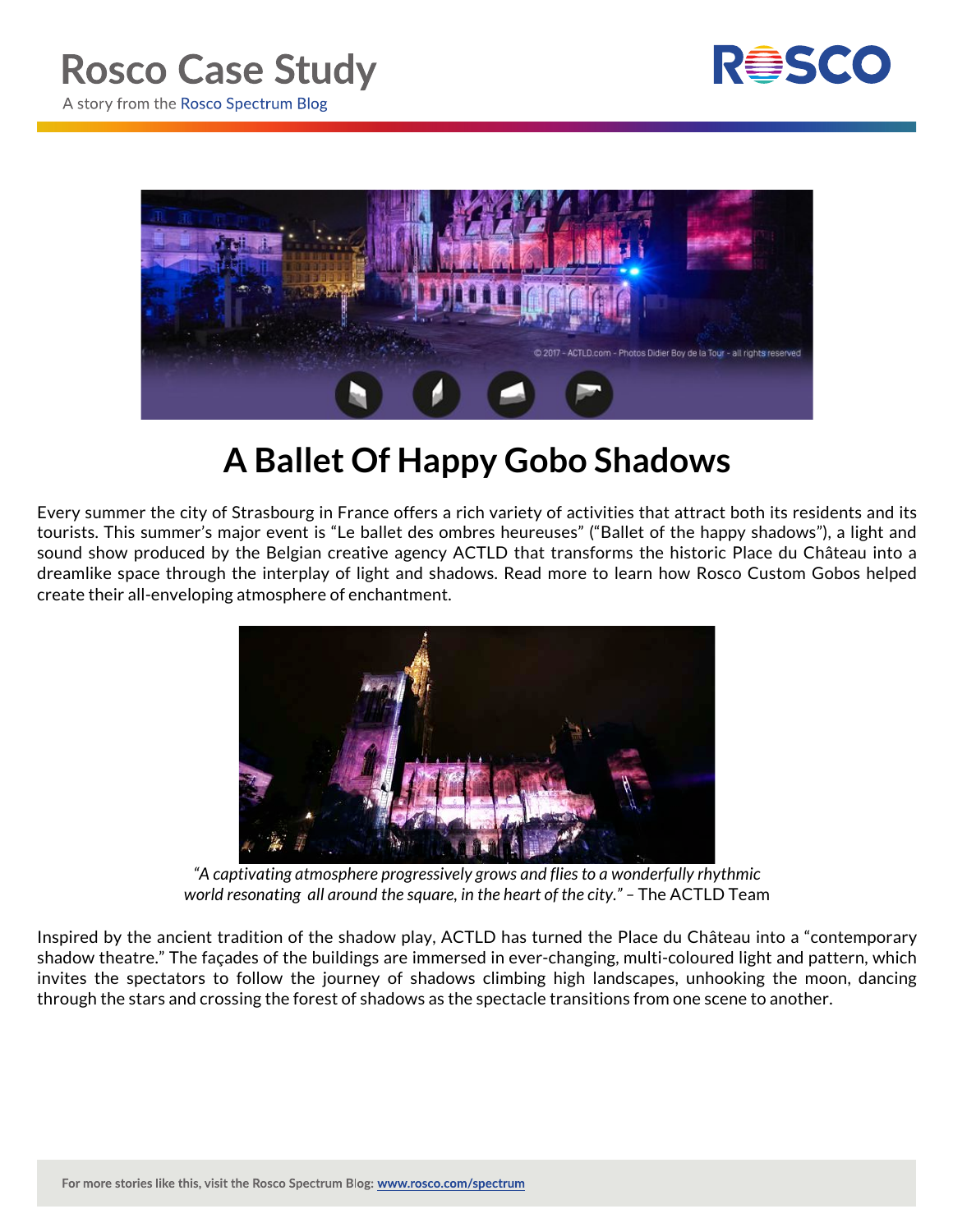

*Star gobos projected on the left and right buildings, and on the ground*

The lighting design consists of both video and light projections on the façade of the Cathedral of Strasbourg and the entire Place du Château, immersing the spectators in a 360º visual experience while highlighting the architectural richness of the buildings.



*Halftone gobo images project mountain shadows*

The spectacle is created using 330 Rosco Black and White Custom Gobos, 15 video projectors, 56 moving heads and 14 washes. The gobos were projected on the side buildings and on the ground to create continuity between the lighting effects.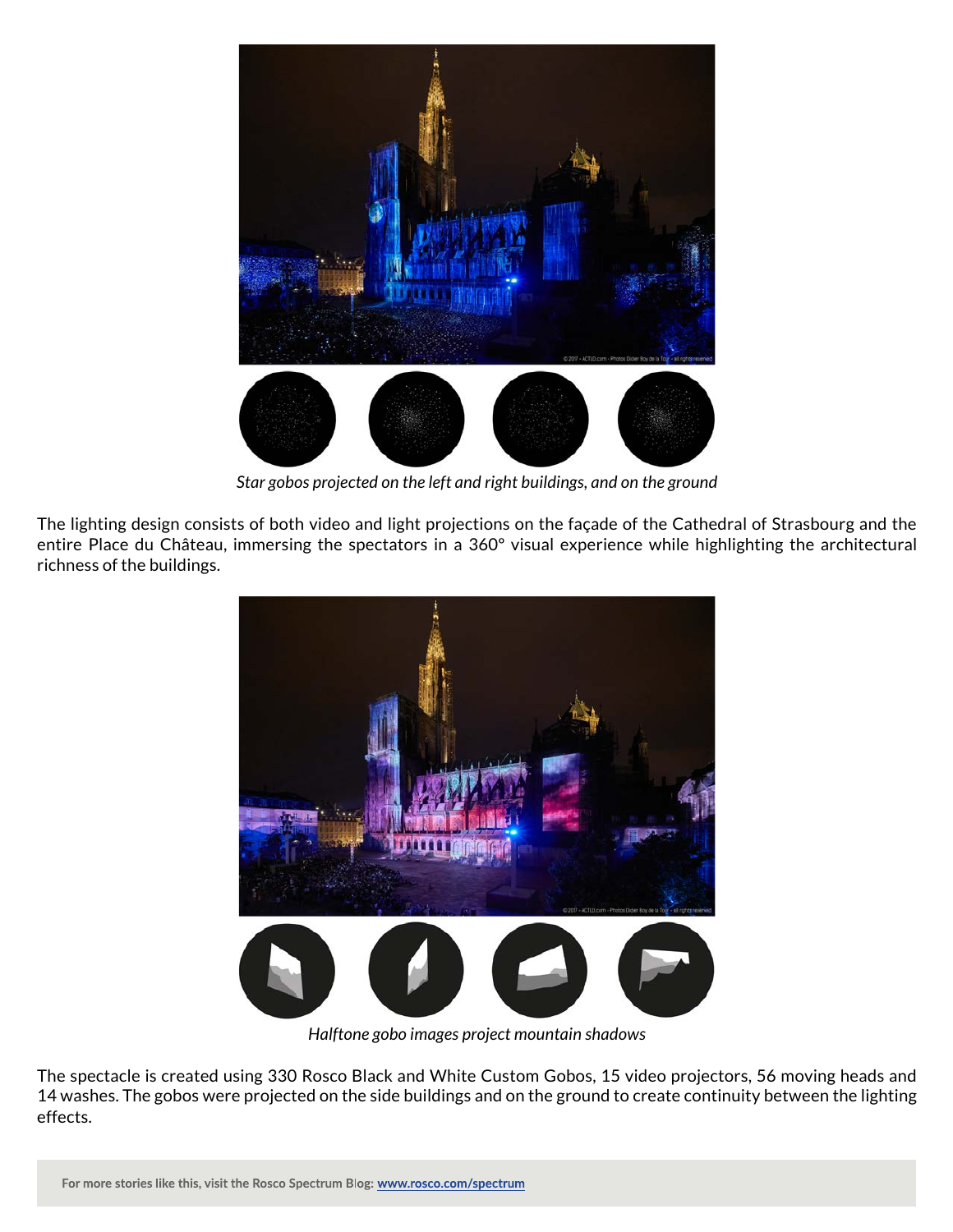

*Projected pine tree shadows on the side buildings*

Many of the custom gobos needed adjustments to avoid image distortion when projected at an inclined angle onto the ground and buildings. Rosco successfully keystone corrected the original imagery to ensure perfect projection of the gobos.



*Original gobo image (L) Gobo image with keystone correction (R)*

Koert Vermeulen, Creative Director, and Julie Boniche, Content Director, from ACTLD explain how Rosco gobos helped them achieve their vision: *"In close collaboration with Rosco, we developed a contemporary shadow theatre made of 330 made-to-measure glass gobos. The gobos let us achieve a play of shadows and light that creates an immersive experience for all the spectators. It was the most effective way to extend the mapping on the cathedral and achieve a 360º immersion".*